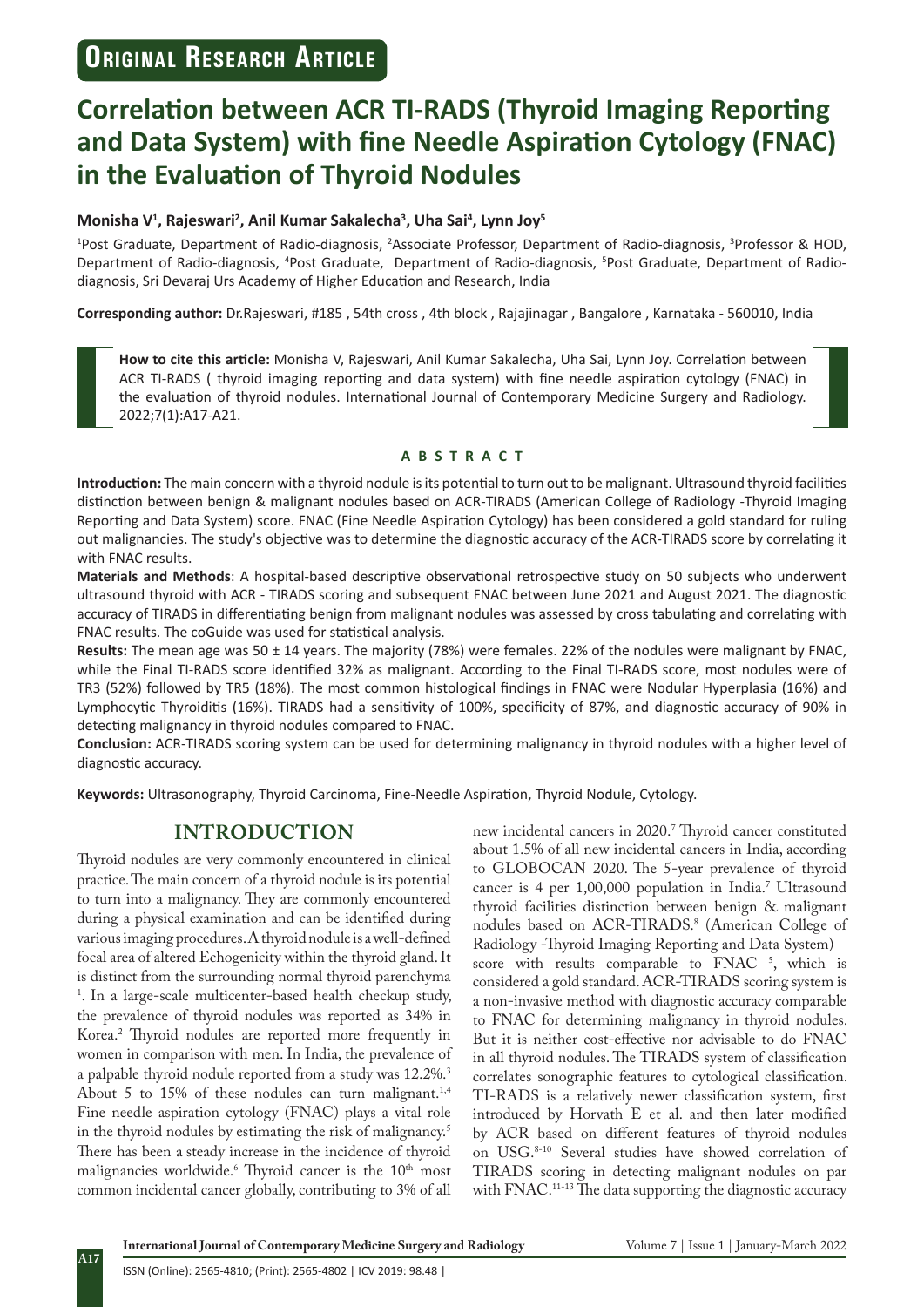of ACR-TI RADS scoring is lacking in the present region for making evidence-based decisions for differentiating malignant from benign tumors. Hence the present study was carried out to determine the diagnostic accuracy of the ACR-TIRADS score by correlating it with FNAC results.

#### **Aim and objectives:**

- To describe the morphology of thyroid nodules on ultrasonography.
- To describe the prevalence of malignant nodules on ACR-TIRADS scoring and FNAC, respectively
- To determine the diagnostic accuracy of ACR-TIRADS score for identifying malignant nodules by correlating it with FNAC results.

## **MATERIALS AND METHODS**

A hospital-based observational retrospective study for diagnostic accuracy was done at the Department of Radiodiagnosis, R.L Jalappa hospital and Research Centre, Tamaka, Kolar. The study population included 50 subjects who underwent ultrasound thyroid with ACR - TIRADS scoring and subsequent FNAC for Thyroid nodule in a tertiary care institute between June 2021 to August 2021. The duration of the study was 3 months. Sampling was consecutive. Adult Patients ( $\geq$  18 years) presenting with Thyroid nodules and in whom Ultrasound imaging using TIRADS scoring was done with subsequent FNAC were included in the study from the departmental records. Patients who underwent both ultrasound-based ACR- TIRADS scoring and FNAC were included. Patients in whom USG thyroid report contained only ACR TIRADS score, patients who had a descriptive USG thyroid report without ACR TIRADS scoring, and patients in whom FNAC of the nodule was not carried out were excluded from the study. Data for the study was collected using structured USG neck report data from the available records. The data was gathered from the study participants' history, clinical examination, and investigation reports. The diagnostic accuracy of TIRADS in differentiating benign from malignant nodules was the primary outcome variable. Descriptive analysis was carried out by frequency and proportion for categorical variables and meant and standard deviation/median and IQR for quantitative variables. The diagnostic accuracy was assessed by cross-tabulating and correlating with FNAC results. The coGuide was used for statistical analysis.14 The present study was cleared by the institutional ethics committee (Ethical clearance number: DMC/KLR/IEC/349/2020-21). There was less than the minimal risk involved to the study subjects as it was only a retrospective observational study. Informed consent was obtained from the study subjects after explaining the study's objectives.

### **RESULTS**

A total of 50 participants were included in the final analysis. The mean age among the study population was  $50.08 \pm 13.96$ years, ranged from 24 years to 78 years. Majority of 39 (78.00%) participants were females. For 17 (34.00%) participants, the right lobe was involved, 18 (36.00%) participants had left lobe involved and 14 (28.00%) participants had both lobes involved. The mean length of largest nodule was 2.99 ± 2.03

| Parameter                                                          | Summary [N (%)]                |  |  |
|--------------------------------------------------------------------|--------------------------------|--|--|
| Age (Mean $\pm$ SD)                                                | $50.08 \pm 13.96$ (24.0, 78.0) |  |  |
| Gender                                                             |                                |  |  |
| Male                                                               | 11 (22.00%)                    |  |  |
| Female                                                             | 39 (78.00%)                    |  |  |
| Involvement of the lobe                                            |                                |  |  |
| Right                                                              | 17 (34.00%)                    |  |  |
| Left                                                               | 18 (36.00%)                    |  |  |
| <b>Both</b>                                                        | 14 (28.00%)                    |  |  |
| <b>Isthmus</b>                                                     | $1(2.00\%)$                    |  |  |
| Single/Multiple                                                    |                                |  |  |
| One                                                                | 22 (44.00%)                    |  |  |
| Two                                                                | 5 (10.00%)                     |  |  |
| Multiple                                                           | 23 (46.00%)                    |  |  |
| Length of largest nodule                                           | $2.99 \pm 2.03$ (0.8, 11.5)    |  |  |
| $(in cm)$ (Mean $±$ SD)                                            |                                |  |  |
| Breadth of largest nodule                                          | $2.32 \pm 1.59$ (0.7, 7.5)     |  |  |
| $(in cm)$ (Mean $±$ SD)                                            |                                |  |  |
| <b>Table-1:</b> Descriptive analysis of baseline parameters in the |                                |  |  |
| study population (N=50)                                            |                                |  |  |

| <b>FNAC Results</b>                                             | Summary     |  |
|-----------------------------------------------------------------|-------------|--|
|                                                                 | [N(%)]      |  |
| Adenomatoid nodule with cystic change                           | 1 (2.00%)   |  |
| Anaplastic carcinoma                                            | $3(6.00\%)$ |  |
| Benign follicular lesion                                        | 5 (10.00%)  |  |
| Benign follicular lesion - colloid goitre                       | 1 (2.00%)   |  |
| Colloid goitre                                                  | $2(4.00\%)$ |  |
| Colloid nodule                                                  | 1 (2.00%)   |  |
| Follicular atypia of undetermined significance                  | 1 (2.00%)   |  |
| Follicular carcinoma                                            | $2(4.00\%)$ |  |
| Hashimoto's thyroiditis                                         | 5 (10.00%)  |  |
| Hyalinizing trabecular adenoma                                  | 1 (2.00%)   |  |
| Lymphocytic thyroiditis                                         | 8 (16.00%)  |  |
| Minimally invasive follicular carcinoma                         | 1 (2.00%)   |  |
| (Hurthle cell type)                                             |             |  |
| Nodular goitre                                                  | 4 (8.00%)   |  |
| Nodular hyperplasia                                             | 8 (16.00%)  |  |
| Nodular hyperplasia                                             | 1 (2.00%)   |  |
| Nodular hyperplasia with secondary changes                      | 1 (2.00%)   |  |
| Papillary carcinoma                                             | 1 (2.00%)   |  |
| Papillary thyroid carcinoma                                     | $3(6.00\%)$ |  |
| Papillary thyroid carcinoma                                     | 1 (2.00%)   |  |
| (Bethesda category V)                                           |             |  |
| Table-2: Descriptive analysis of FNAC results in the study pop- |             |  |
| ulation (N=50)                                                  |             |  |

cm, ranged from 0.8 cm to 11.5 cm. The mean breadth of largest nodule was  $2.32 \pm 1.59$  cm, ranged from 0.7 cm to  $7.5$ cm. (Table 1)

The FINAC result was Lymphocytic thyroiditis and Nodular hyperplasia for majority of 8 (16.00%) participants each, Hashimoto's thyroiditis, Benign follicular lesion for 5 (10.00%) participants each and anaplastic carcinoma, papillary thyroid carcinoma for 3 (6.00%) participants each. (Table 2)

The type of nodule was benign for 39 (78.00%) participants

ISSN (Online): 2565-4810; (Print): 2565-4802 | ICV 2019: 98.48 |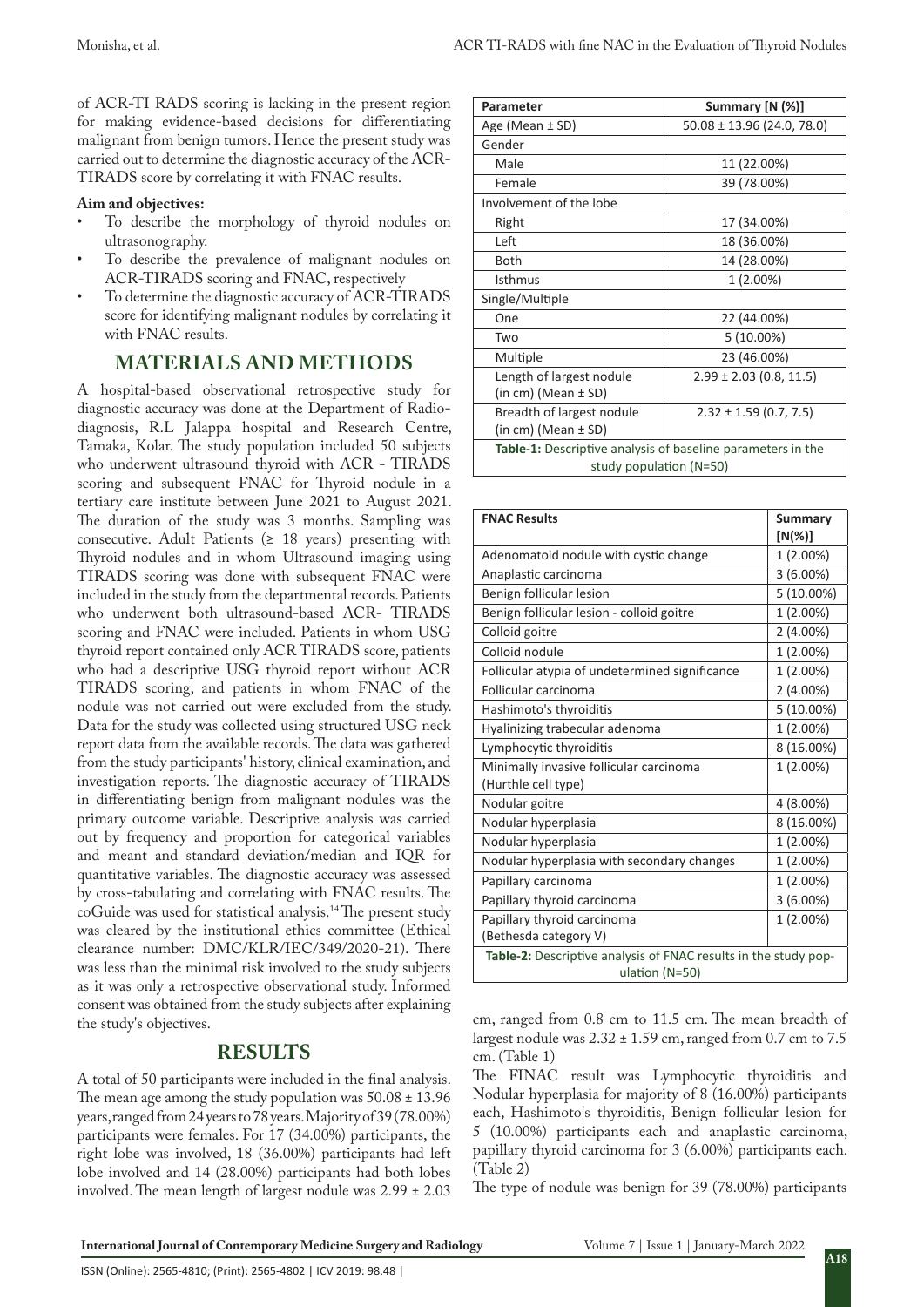and malignant for 11 (22.00%) participants. The composition was solid for 26 (52.00%) participants, predominantly solid for 11 (22.00%) participants, solid-cystic for 10 (20.00%) participants and predominantly cystic for only 3 (6.00%) participants. Echogenicity was either hyperechoic or isoechoic for 21 (42.00%) participants and 19 (38.00%) participants respectively. The shape was wider than taller for most of the 41 (82.00%) participants. Majority of 41

| Parameter                                                                             | <b>Summary [N</b><br>$(\%)]$ |  |  |
|---------------------------------------------------------------------------------------|------------------------------|--|--|
| Type (FNAC)                                                                           |                              |  |  |
| Benign                                                                                | 39 (78.00%)                  |  |  |
| Malignant                                                                             | 11 (22.00%)                  |  |  |
| Composition                                                                           |                              |  |  |
| Solid                                                                                 | 26 (52.00%)                  |  |  |
| Predominantly solid                                                                   | 11 (22.00%)                  |  |  |
| Solid - cystic                                                                        | 10 (20.00%)                  |  |  |
| Predominantly cystic                                                                  | $3(6.00\%)$                  |  |  |
| Echogenicity                                                                          |                              |  |  |
| Hyperechoic                                                                           | 21 (42.00%)                  |  |  |
| Hypoechoic                                                                            | 10 (20.00%)                  |  |  |
| Isoechoic                                                                             | 19 (38.00%)                  |  |  |
| Shape                                                                                 |                              |  |  |
| Wider than taller                                                                     | 41 (82.00%)                  |  |  |
| Taller than wider                                                                     | 9 (18.00%)                   |  |  |
| Margin                                                                                |                              |  |  |
| Smooth                                                                                | 41 (82.00%)                  |  |  |
| Irregular                                                                             | 8 (16.00 %)                  |  |  |
| Lobulated                                                                             | 1 (2.00%)                    |  |  |
| Echogenic Foci                                                                        |                              |  |  |
| Present                                                                               | 6 (12.00%)                   |  |  |
| Punctate echogenic foci with comet tail<br>artefacts                                  | $2(4.00\%)$                  |  |  |
| Macrocalcifications                                                                   | 1 (2.00%)                    |  |  |
| Punctate calcifications                                                               | 1 (2.00%)                    |  |  |
| Nil                                                                                   | 41 (82.00%)                  |  |  |
| <b>Final TIRADS Score</b>                                                             |                              |  |  |
| TR <sub>1</sub>                                                                       | 1 (2.00%)                    |  |  |
| TR <sub>2</sub>                                                                       | 7 (14.00%)                   |  |  |
| TR3                                                                                   | 26 (52.00%)                  |  |  |
| TR4                                                                                   | 7 (14.00%)                   |  |  |
| TR <sub>5</sub>                                                                       | 9 (18.00%)                   |  |  |
| <b>Final TIRADS Score</b>                                                             |                              |  |  |
| Malignant                                                                             | 16 (32%)                     |  |  |
| Benign                                                                                | 34 (68%)                     |  |  |
| Table-3: Descriptive analysis of outcome parameters in the<br>study population (N=50) |                              |  |  |

(82.00%) participants had smooth margin and only 1 (2.00%) participant had lobulated margin. Echogenic foci was present for 6 (12.00%) participants and punctate echogenic foci with comet tail artefacts for 2 (4.00%) participants.

The final TIRADS score was TR1 for 1 (2.00%) participant, TR2 for 7 (14.00%) participants, TR3 for 26 (52.00%) participants, TR4 for 7 (14.00%) participants and TR5 for 9 (18.00%) participants. (Table 3)

Table 4 shows that out of the 11 malignant nodules identified by FNAC, majority (72.73%) were classified under TR5. With regards to the 39 benign nodules, 66.67% were classified under TR3 and 17.95% under TR2.

Table 5 shows the comparison of FNAC results with Final TIRADS score. 11 nodules were malignant according to both Final TIRADS scoring and FNAC. Final TIRADS scoring captured all malignant nodules identified by FNAC as malignant. But 5 nodules identified as malignant in Final

| <b>Final TIRADS Score</b>                                        | <b>FNAC results</b> |               |  |
|------------------------------------------------------------------|---------------------|---------------|--|
|                                                                  | Malignant (N=11)    | Benign (N=39) |  |
| TR <sub>1</sub>                                                  | $0(0\%)$            | 1(2.56%)      |  |
| TR <sub>2</sub>                                                  | $0(0\%)$            | 7 (17.95%)    |  |
| TR <sub>3</sub>                                                  | $0(0\%)$            | 26 (66.67%)   |  |
| TR4                                                              | 3(27.27%)           | 4 (10.26%)    |  |
| TR <sub>5</sub>                                                  | 8 (72.73%)          | 1(2.56%)      |  |
| *No statistical test was applied- due to 0 subjects in the cells |                     |               |  |
| Table-4: Comparison of final TIRADS score between FNAC           |                     |               |  |
| results (N=50)                                                   |                     |               |  |

| <b>Final TIRADS Score</b>                                        | <b>FNAC</b>      |               |  |
|------------------------------------------------------------------|------------------|---------------|--|
|                                                                  | Malignant (N=11) | Benign (N=39) |  |
| Malignant                                                        | 11 (100%)        | 5(12.82%)     |  |
| Benign                                                           | $0(0\%)$         | 34 (87.18%)   |  |
| *No statistical test was applied- due to 0 subjects in the cells |                  |               |  |
| Table-5: Comparison of FNAC with final TIRADS score (N=50)       |                  |               |  |

| Parameter                                                        | Value                        | 95% CI |              |  |
|------------------------------------------------------------------|------------------------------|--------|--------------|--|
|                                                                  |                              | Lower  | <b>Upper</b> |  |
| Sensitivity                                                      | 100.00%                      | 71.51% | 100.00%      |  |
| Specificity                                                      | 87.18%                       | 72.57% | 95.70%       |  |
| False positive rate                                              | 12.82%                       | 4.30%  | 27.43%       |  |
| False negative rate                                              | 0%                           | 0%     | 28.49%       |  |
| Positive predictive value                                        | 68.75%                       | 41.34% | 88.98%       |  |
| Negative predictive value                                        | 100.00%<br>100.00%<br>89.72% |        |              |  |
| Diagnostic accuracy                                              | 90.00%                       | 78.19% | 96.67%       |  |
| Table-6: Predictive validity of final TIRADS score in predicting |                              |        |              |  |
| malignancy by FNAC (N=50)                                        |                              |        |              |  |

| Author                                                                                                                  | Sample size  | Sensitivity | <b>Specificity</b> | Diagnostic accuracy            |
|-------------------------------------------------------------------------------------------------------------------------|--------------|-------------|--------------------|--------------------------------|
| Present study                                                                                                           | 50 cases     | 100%        | 87.2%              | 90%                            |
| Li W et $al^{18}$                                                                                                       | 18.614 cases | 89%         | 70%                |                                |
| Singaporewalla RM et al <sup>13</sup>                                                                                   | 100 cases    | 70.6%       | 90.4%              | 83% (overall concordance rate) |
| Periakaruppan G et al <sup>11</sup>                                                                                     | 184 cases    | 92.3%       | 94.2%              | -                              |
| Mohamed AE et al <sup>19</sup>                                                                                          | 20 cases     | 85.7%       | 97.7%              | 96.1%                          |
| Table-7: Comparison of Predictive validity of final TIRADS score in predicting malignant nodules by FNAC across studies |              |             |                    |                                |

**International Journal of Contemporary Medicine Surgery and Radiology** Volume 7 | Issue 1 | January-March 2022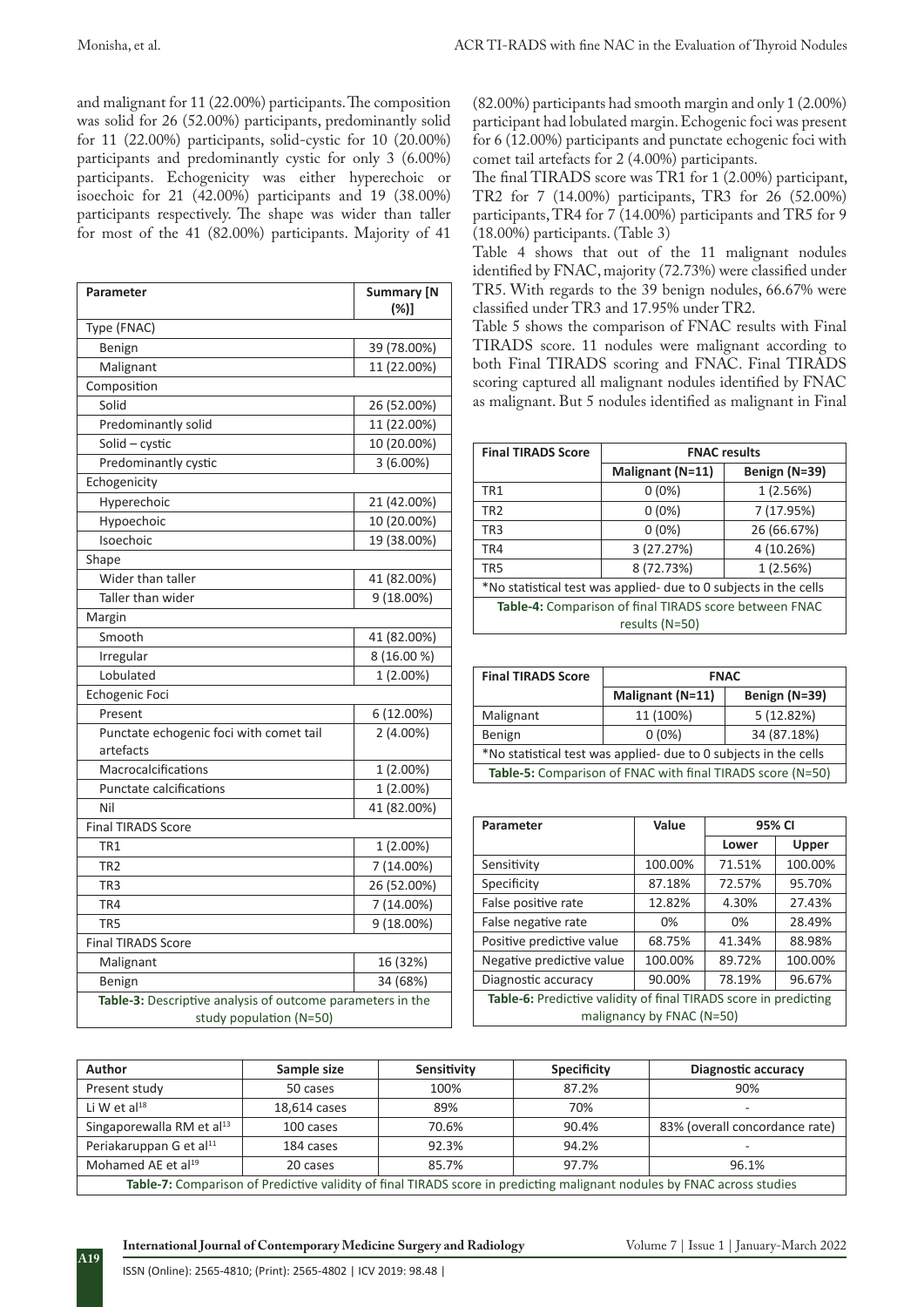TIRADS scoring were categorised as Benign by FNAC.

TIRADS had a sensitivity of 100%, specificity of 87% and diagnostic accuracy of 90% in detecting malignancy in thyroid nodules compared to FNAC.

Discussion:

With advances in imaging and the widespread use of ultrasound, thyroid nodules have become a common finding. The majority of the guidelines recommend FNAC for suspicious Thyroid nodules 10 mm or larger in diameter.<sup>8,15</sup> But the risk of cancer in smaller nodules cannot be neglected.<sup>16</sup> There has been an evolution of standardized approaches such as Thyroid Imaging Reporting and Data Systems (TIRADS) for routine use in practice.<sup>8,9</sup> In TIRADS, the risk of a malignancy in a thyroid nodule is determined by scoring the number or the combination of various suspicious ultrasound criteria.8,17 In the present study, 22% of the nodules were malignant by FNAC compared to 32% by Final TI-RADS scoring. 46% had multiple nodules. The length of the largest nodule was 2.99 cm, while the breadth of the largest nodule was 2.32 cm. TI-RADS scoring system had a sensitivity of 100%, specificity of 87.18%, PPV of 68.75%, and NPV of 100%, with FNAC as the gold standard. The overall diagnostic accuracy of the TIRADS scoring system was 90%. The TIRADS system of classification correlates sonographic features to cytological classification. The sociological features included in our study were the nodule's composition, the shape of the nodule, Echogenicity of the nodule, Echogenicity of the nodule, Margins of the nodule, and Echogenic foci. If the nodules are properly classified on ultrasound, then the TI-RADS system can be used to determine the probability of a nodule being malignant.11-13 Studies by Singaporewalla RM et al.<sup>13</sup> (2017) and Periakaruppan G et al.<sup>11</sup> (2018) also support the present study results that diagnostic accuracy of TI-RADS scoring is comparable with that of FNAC results. Modi L et al.<sup>12</sup> (2020) in their study observed some correlation between benign cytology diagnoses with lower ACR TI-RADS categories. They observed a greater number of malignant cases in the higher ACR TI-RADS categories. A meta-analysis done on 16 studies with 18,614 patients on a total of 21,882 nodules showed a pooled sensitivity of 89% (95% CI 81% to 93%) and specificity of 70% (95% CI of 60% to 78%).18 This meta-analysis included cytology results from ultrasound-guided FNA biopsy or surgical resection of the thyroid or both as the reference standard. Mohamed AE et al.19 (2020) have also shown that ACR-TIRADS scoring is more reliable in detecting malignant nodules than histopathological reports. The comparison of diagnostic accuracy across various studies is shown below in table 7.

Ultrasonography of the thyroid is an excellent modality for evaluating thyroid nodules as it is non-invasive and easily accessible. In clinical practices, it has become the standard initial approach for evaluating thyroid nodules. It facilitates the distinction between benign and malignant nodules based on the composition of the nodule, Echogenicity of the nodule, nodule border or margin, shape of the nodule, the presence of calcifications, and dimensions of the nodule.

Regarding demographic factors in the present study, the mean

ISSN (Online): 2565-4810; (Print): 2565-4802 | ICV 2019: 98.48 |

age was  $50 \pm 14$  years in the present study. It was comparable to other reported studies.<sup>11-13</sup> The majority (78%) of study participants were females. The literature also reported that thyroid nodules more commonly occur in women than men and older age compared to younger age.<sup>2,3</sup> 22% of the nodules were malignant by FNAC compared to 32% by TI-RADS. So in the present study, there is an over-estimation of malignant nodules compared to the other studies.Hence the sensitivity was 100% compared to low sensitivity in other reported studies.11,13,18 Nevertheless, subjective bias is involved in arriving at a TI-RADS score, which could have resulted in the variation across studies.<sup>11,13</sup> The most common histological findings in FNAC were Nodular Hyperplasia (16%) and Lymphocytic Thyroiditis (16%) in the present study. According to the Final TI-RADS score, most nodules were of TR3 (52%) followed by TR5 (18%). In the study by Singaporewalla RM et al.<sup>13</sup>, benign-appearing nodules were reported as TIRADS 2 and 3. They reported Indeterminate or suspected follicular lesions as TIRADS 4, and malignantappearing nodules as TIRADS 5. It is necessary that clinicians who are involved in performing ultrasound-guided FNAC on the bedside, document their sonographic findings of the nodule in an objective fashion using the TIRADS classification. It can be used to correlate with the cytology reports whenever done so that the results can be audited and excellence can be obtained.

The ACR TI-RADS classification system is a standardized approach to reporting a thyroid nodule on ultrasound and predicting the malignant potential in thyroid nodules, based on multiple ultrasound characteristics and nodule size, using scoring systems. Several modifications of this score exist in several parts of the world. It is a handy tool for predicting and diagnosing malignancy in a thyroid nodule. Being noninvasive, it has the advantage of easy acceptance compared to FNAC. FNAC is a minimally invasive procedure. It is neither cost-effective nor advisable to do FNAC in all subjects with thyroid nodules. Hence, it is essential to select the cases for invasive procedures based on the risk of malignancy provided by the ACR-TIRADS score. The use of high-resolution ultrasound has revolutionized the assessment of thyroid nodules and is readily available to be used routinely.

The present study has a few limitations. The retrospective nature of data collection from reports limits its internal validity, while the small sample size and convenient sampling method limit the generalization of results outside the study population.

## **CONCLUSIONS**

ACR-TIRADS scoring system can be used for determining malignancy in thyroid nodules with a higher level of diagnostic accuracy, comparable to FNAC. FNAC can then be carried out based on the TIRADS score, avoiding the need for FNAC in all subjects with Thyroid nodules. Then appropriate measures for the management of the nodule can be initiated, avoiding unnecessary FNAC procedures.

## **ACKNOWLEDGMENTS**

We acknowledge the technical support in data entry, analysis, and manuscript editing by "Evidencian Research Associates."